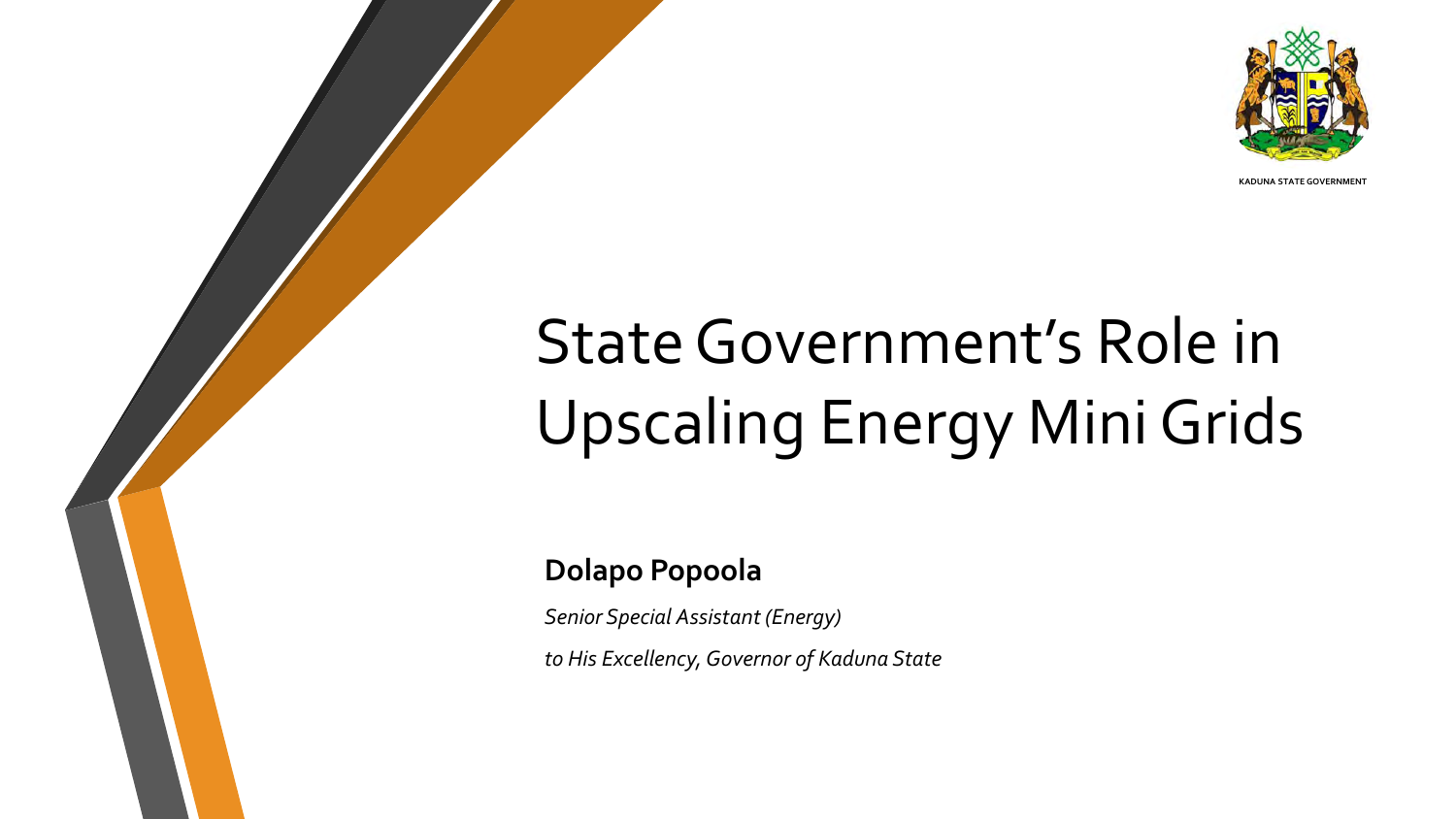## Overview of Kaduna State



**KADUNA STATE GOVERNMENT** 



- Kaduna State is home to the former capital of the Northern Region
- Population of 6 million
- Estimated that at least 40% have no access to power supply from the grid
- Major economic drivers:
	- **Agriculture**
	- **Textile**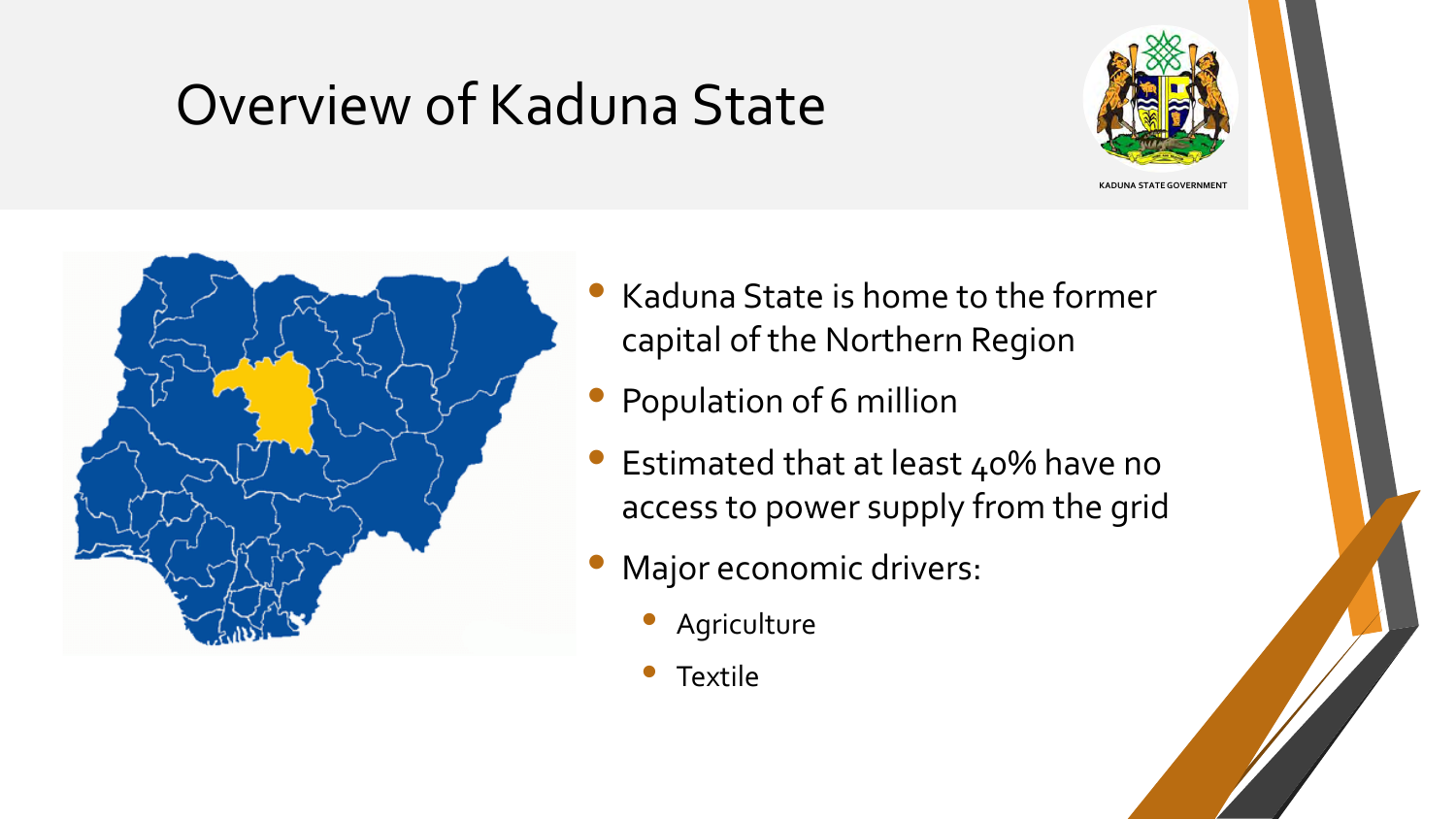## Kaduna State's Off-Grid Strategy



**KADUNA STATE GOVERNMENT**

**Goal:** An Energy Self-Sufficient Kaduna State using Public Facilities as a Model



- Kaduna State Energy Policy
- Energy Auditing Plan for Public Facilities
- Streetlight Standards
- Building Energy Efficiency **Standards**

Identification & Prioritization of Projects 1 2

- Data Gathering using Community Development Officers (CDOs) in each LGA
- Making data available
	- Kaduna Off-Grid Energy Map
	- Kaduna Distribution Grid Map
- Prioritize productive use of Energy

3

### Implementation

- State Government Support:
	- Improved process and quick turn-around for Land Application
	- Dedicated support in the office of the Governor
	- Field support through CDOs
- Government as Anchor Off-taker
	- Secure land already ear-marked
	- Leverage on scale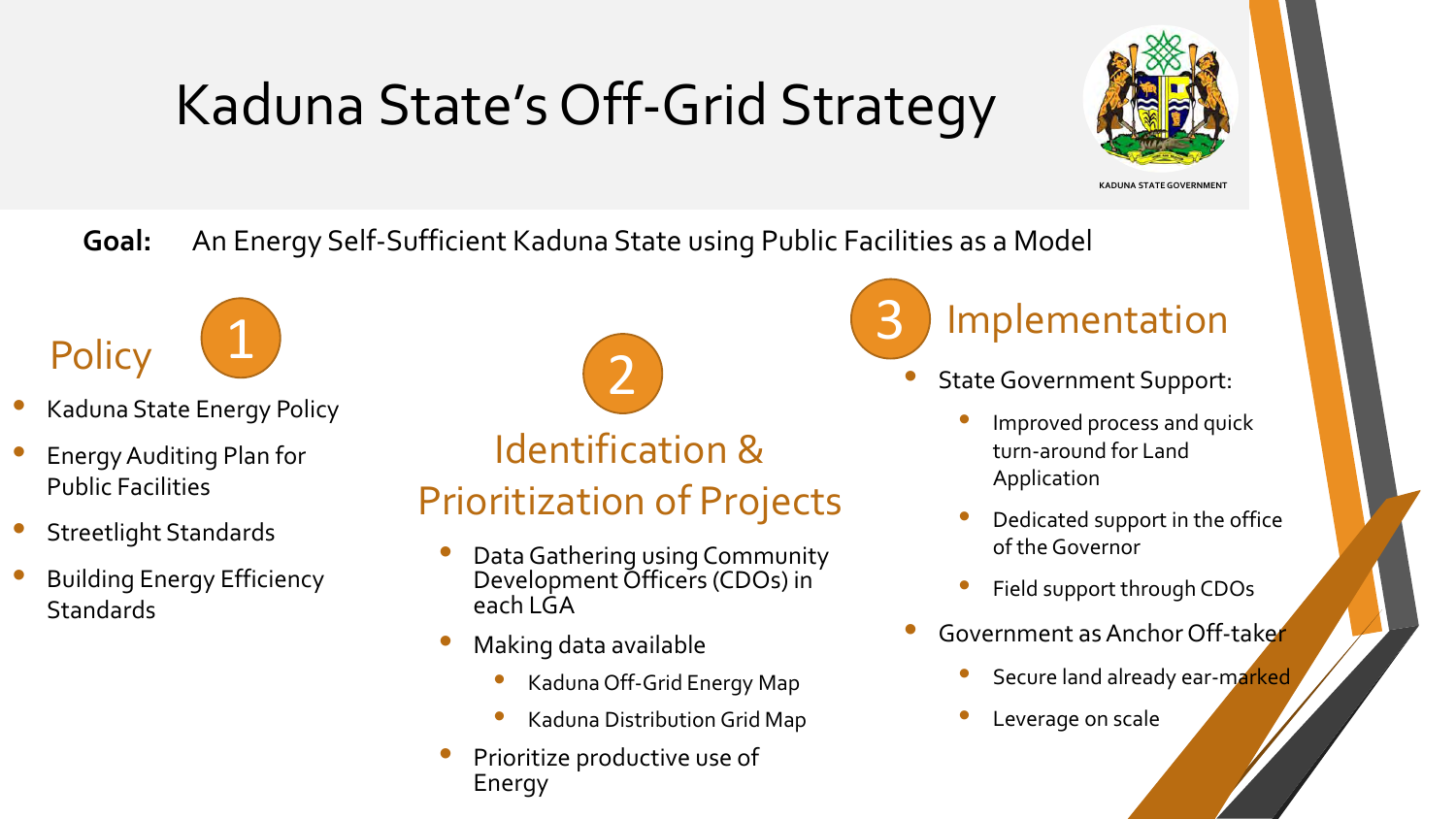## Kaduna State Off-Grid Energy Projects



**KADUNA STATE GOVERNMENT**

- Implemented:
	- 1.7MW Kaduna Solar for Health (stand-alone)
	- 200kW Solar Home Systems
	- 46km of Solar Streetlights
- Under Development:
	- 1.6MW Mini-Grids for Primary Healthcare Centers
	- 3.34MW Mini-Grids for rural hospitals, schools and water facilities
	- 7MW Concentrated Solar Power for MalaliWater Works (biggest and oldest water supply facility in Kaduna)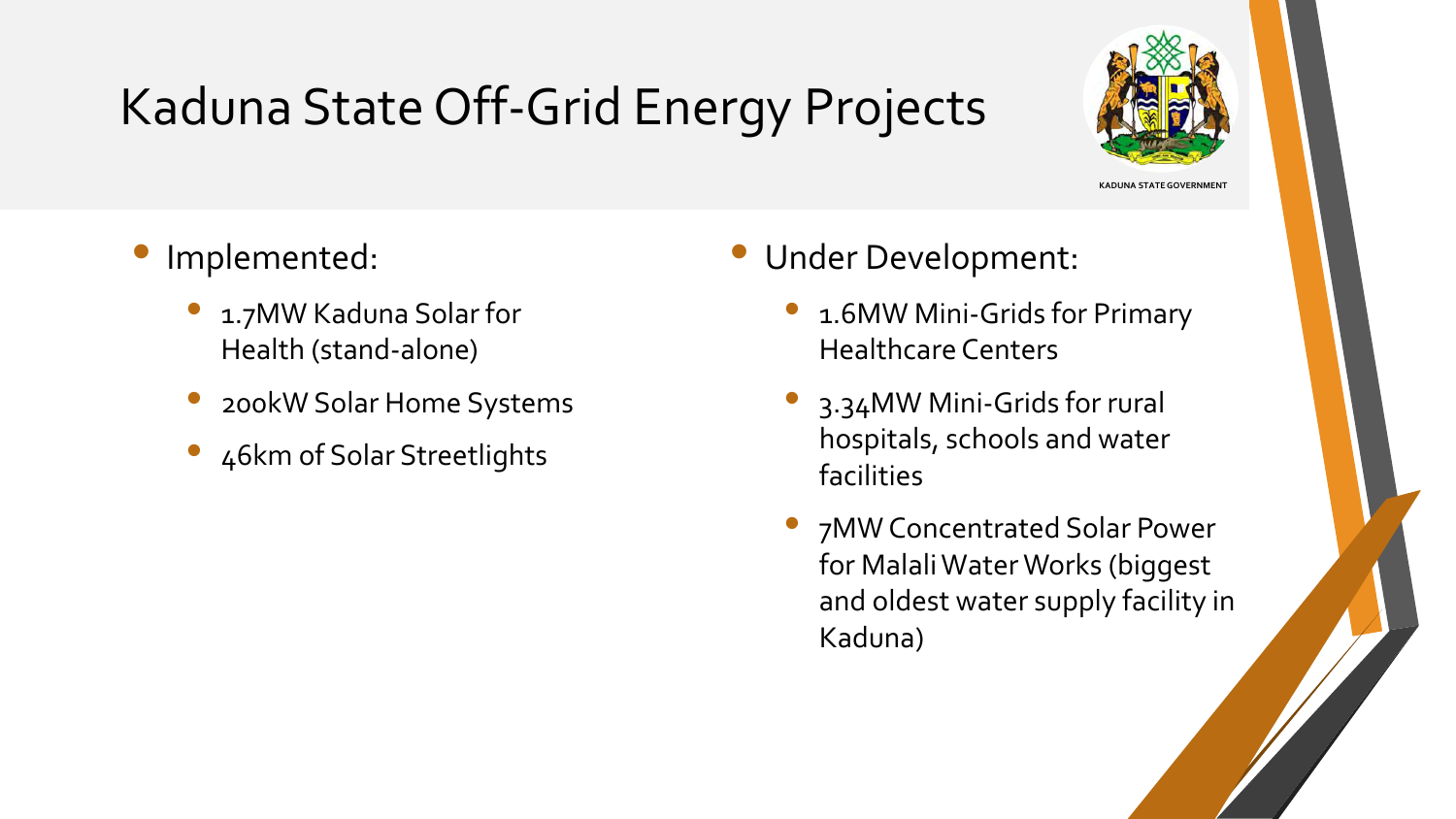## Kaduna State Off-Grid Energy Map



**KADUNA STATE GOVERNMENT** 



- Completed Energy Audits of:
	- Public Secondary Schools (550/550)
	- Rural General Hospitals  $(14/14)$
	- Primary Healthcare Facilities (300/1200)
	- Water Works (20/20)
	- Government Offices (37/70)